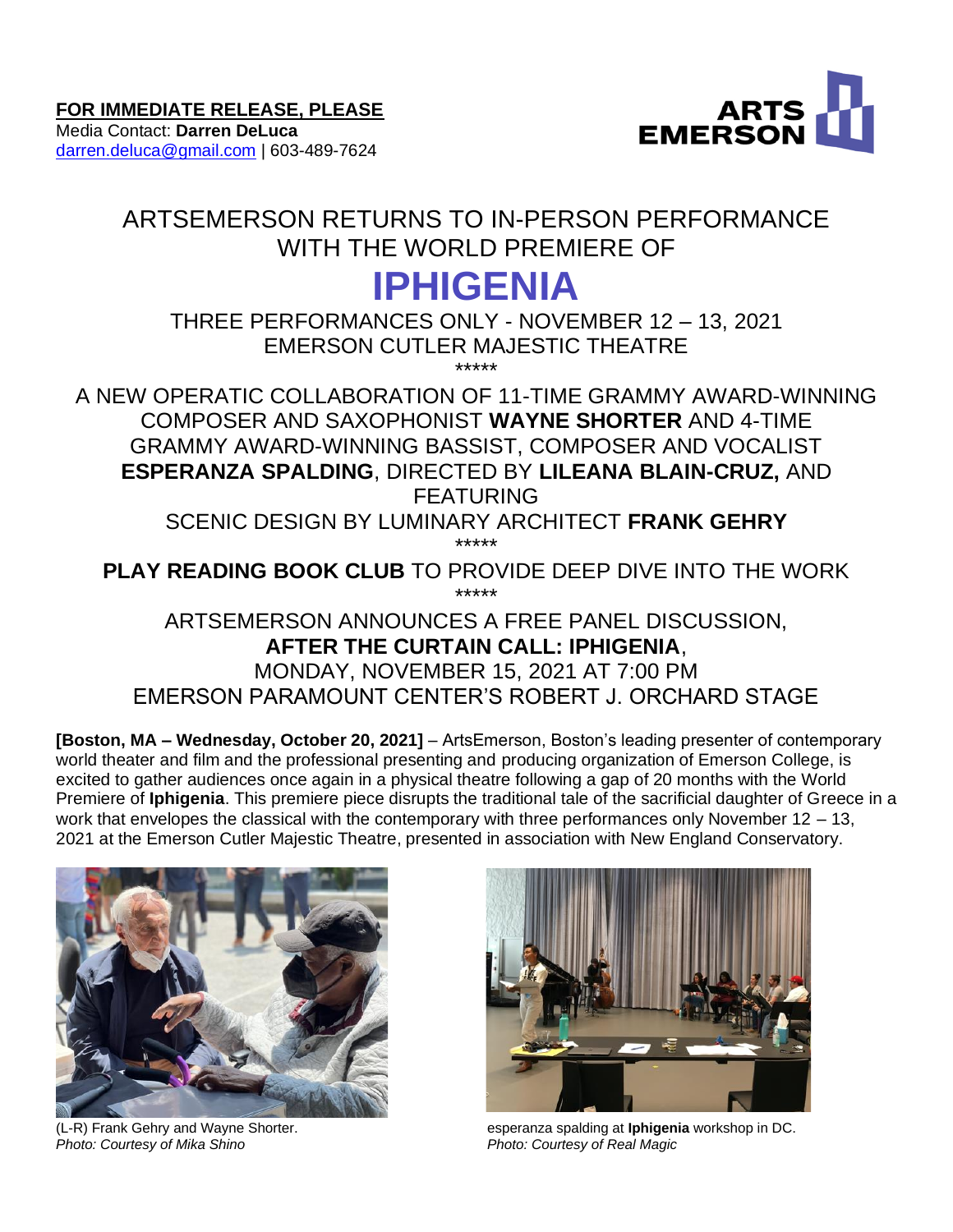Two of the most visionary and daring musical voices of our time – composer Wayne Shorter and librettist and performer esperanza spalding – have created a modern operatic re-imagining of a powerful ancient story. The production is directed by Obie Award winner Lileana Blain-Cruz, and conducted by Clark Rundell, with scenic design by Frank Gehry — a longtime friend and creative collaborator of Shorter and spalding's.

Shorter and spalding's **Iphigenia**, unlike its forebears, is not an adaptation of the Greek myth as much as it is an intervention into myth-making itself, and into music and opera as we know it. Classical and jazz forms collide in a full orchestral score that features Shorter's groundbreaking method of symphonic improvisation. spalding's libretto is deeply poetic and then suddenly radical - **Iphigenia** is multiplied, her identity is fractured and shared until the stage is occupied by a chorus of her. **Iphigenia** stares down the history of opera and makes some demands on its future: No more tragic women singing through suicide and going mad in perfect pitch. No more spectacles of women dead and dying. In the end, Shorter and spalding turn their gaze outward beyond the stage: What will we make, they ask, at this precise moment in our collective present when we are so desperately in need of new visions for the world?

"We are really excited to reintroduce our audiences to gathering in our spaces for such a spectacular and visionary event – the World Premiere of **Iphigenia**," says David Howse, Executive Director at ArtsEmerson. "It is a true privilege to present work by esperanza spalding, who has a long-standing relationship with us here at ArtsEmerson, and the legendary Wayne Shorter – a piece that will undoubtedly expand our imagination and association with the myth and the woman. We are honored to present this epic work and thrilled that it will bring our community together in person once again in the beautiful Emerson Cutler Majestic Theatre."

"ArtsEmerson has been a pillar of support and encouragement from the beginning of this Opera's inception," says spalding. "I and the whole creative and production team are so honored and beyond excited to be premiering **Iphigenia** with this beautiful community."

"On behalf of the College community, I welcome back theatre patrons, and express my deep gratitude for the collaborative work of so many to bring the remarkable **Iphigenia** to a world premiere with ArtsEmerson," said William P. Gilligan, Emerson College Interim President.

Tickets for **Iphigenia** may be purchased 24/7 at [ArtsEmerson.org,](https://artsemerson.org/events/iphigenia/) or by calling 617-824-8400 (Tue-Sat from 12:00PM ET - 6:00PM ET). The Paramount Center Box Office (559 Washington Street, Boston) is open for walk-up service Thu-Sat from Noon - 6:00 PM ET. Tickets may also be purchased as part of an ArtsEmerson Season Package, featuring discounts up to 40% off. Groups of 10+ attending a performance save up to 30%. Thanks to generous support from Rockland Trust, a limited number of \$10 Mobile Rush tickets will be available at 10:00 AM ET each performance day on a first-come, first-served basis, exclusively through the TodayTix mobile app. For more information, please click on "General Public'' when you visit [ArtsEmerson's Offers web](https://artsemerson.org/packages-offers/offers/)  [page.](https://artsemerson.org/packages-offers/offers/)

#### **Iphigenia Play Reading Book Club**

ArtsEmerson is also proud to announce that registration is open for the latest iteration of its wildly popular **Play Reading Book Club (PRBC)**. This pioneering theater literacy and community education program enriches the theater-going experience by offering unique and radical access to scripts, artists, and facilitates conversations that dive deeper into artistic events presented at ArtsEmerson, while expanding the social networks of its participants.

The **PRBCs** for **Iphigenia** will feature both in-person gatherings and a virtual Zoom option, each taking place over multiple sessions. These gatherings will take place over the course of three weeks where attendees will read the Euripides version of the *Iphigenia* myth, discuss the text, see the world premiere of Shorter and spalding's intervention to opera as we know it, and enjoy a private reception with the artists. All PRBC participants will attend the live, in-person performance of **Iphigenia** at the Emerson Cutler Majestic Theatre on Saturday, November 13 at 8:00 PM (tickets sold separately).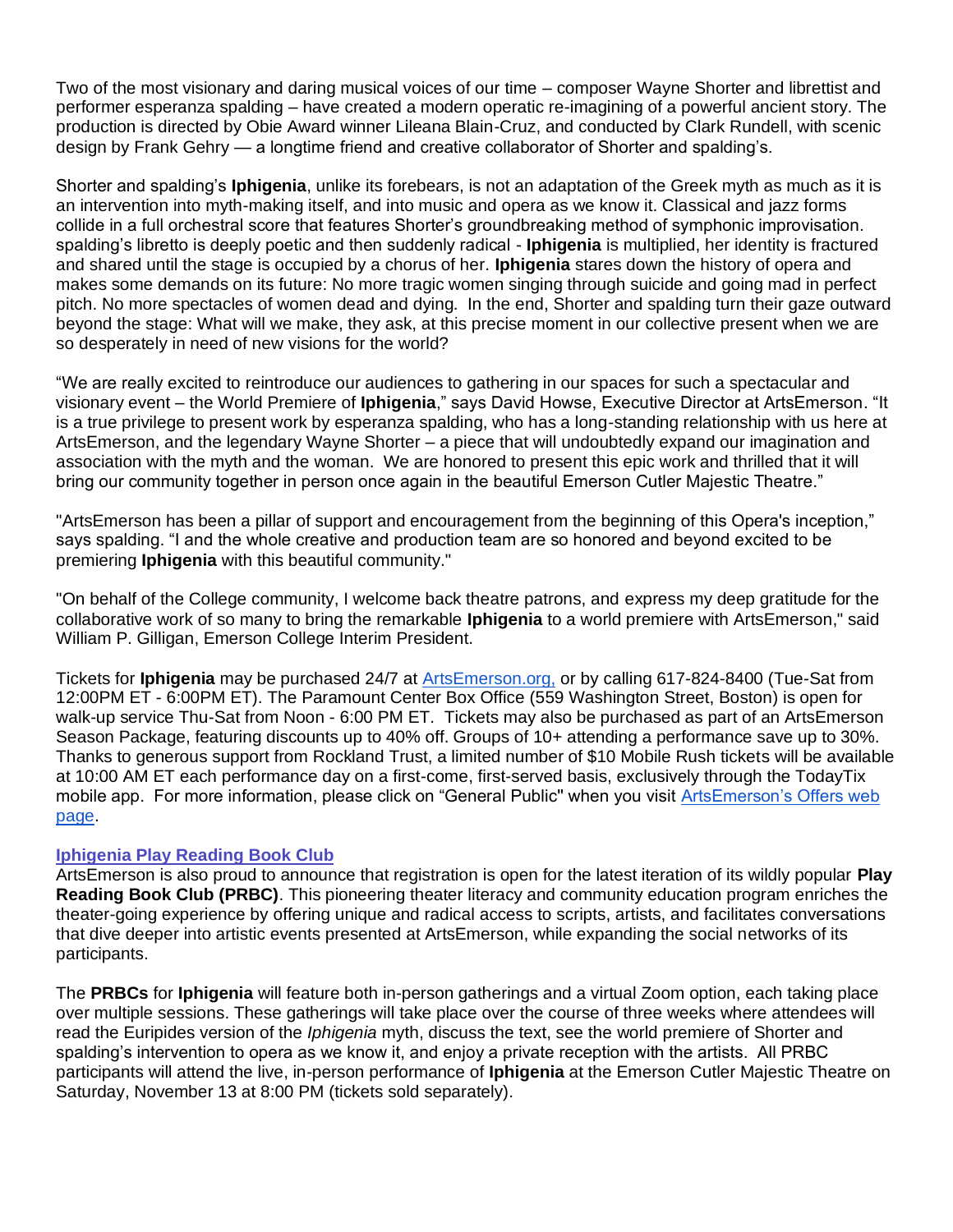# **Locations and Dates:**

Boston Public Library Roxbury Branch 149 Dudley Street, Roxbury, MA 02119 Sessions:

- Monday 10/25 from 5:30 PM 7:30 PM
- Monday 11/01 from 5:30 PM 7:30 PM
- Monday 11/08 from 5:30 PM 7:30 PM
- Saturday, 11/13 from 8:00 PM 10:30 PM (PRBC Night at **Iphigenia**)
- Monday 11/15 from 5:30 PM 7:30 PM
- Tuesday 11/16 from 3:45 PM 5:45 PM

Face masks are required for all Boston Public Library visitors regardless of vaccine status. Visitors may not eat or drink in the library.

BCYF/ Jackson Mann Community Center 500 Cambridge St, Allston, MA 02134 Sessions:

- Wednesday, 10/27 from 5:30-8:30PM
- Wednesday 11/03 from 5:30 PM 8:30 PM
- Friday 11/10 from 5:30 PM 8:30 PM
- Saturday, 11/13 from 8:00 PM 10:30 PM (PRBC Night at **Iphigenia**)
- Wednesday 11/17 from 5:30 PM 8:30 PM

Face masks are required for all BCYF visitors regardless of vaccine status. Visitors may not eat or drink in the community center.

ArtsEmerson

Virtual Zoom gatherings Sessions:

- **●** Tuesday 10/26 from 6:00 PM 7:30 PM
- **●** Thursday 10/28 from 6:00 PM 7:30 PM
- **●** Tuesday 11/02 from 6:00 PM 7:30 PM
- **●** Thursday 11/04 from 6:00 PM 7:30 PM
- **●** Tuesday 11/09 from 6:00 PM 7:30 PM
- **●** Thursday 11/11 from 6:00 PM 7:30 PM
- **●** Saturday, 11/13 from 8:00 PM 10:30 PM (PRBC Night at **Iphigenia**)
- **●** Tuesday 11/16 from 6:00 PM 7:30 PM

Participation in PRBCs for **Iphigenia** is free and advance registration is required. Access to registration is currently open at **ArtsEmerson.org**.

# **After the Curtain Call: Iphigenia**

ArtsEmerson is excited to announce that esperanza spalding, current Fresh Sound Artist-in-Residence at Emerson College, will be featured in a panel discussion on the Monday evening following the close of the **Iphigenia** engagement. *After the Curtain Call: Iphigenia* will join spalding in conversation with musicologist Dr. Carolyn Abbate and Boston While Black Founder Sheena Collier, moderated by Emerson College assistant professor Dr. Dana Edell.

**After the Curtain Call: Iphigenia**, part of ArtsEmerson's Public Dialogue initiative, will take place on November 15, 2021 at 7:00 PM ET at the Emerson Paramount Center Robert J. Orchard Stage (559 Washington Street, Boston). The event will also be livestreamed and accessible for virtual viewing. Both the inperson event and the virtual livestream will require tickets, which will be available soon. Full details are forthcoming at [ArtsEmerson.org.](http://artsemerson.org/)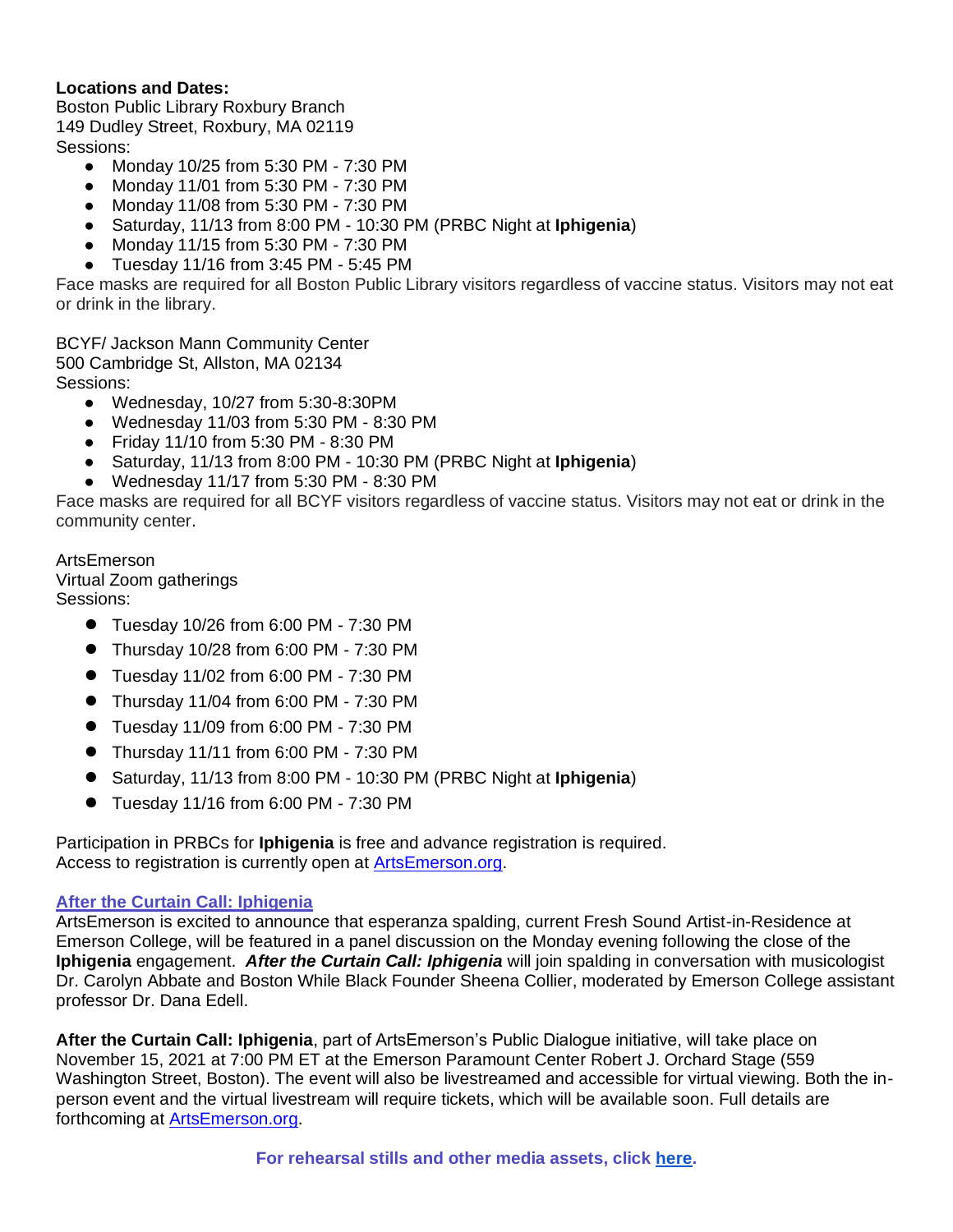# **LISTINGS INFORMATION FOR IPHIGENIA**

**Dates:**

November 12 – 13, 2021

**Venue:** Emerson Cutler Majestic Theatre 219 Tremont Street Boston, MA 02116

#### **Performance Schedule:**

Friday, November 12, 2021 8:00pm **World Premiere** + Press Performance Saturday, November 13, 2021 2:00pm Saturday, November 13, 2021 8:00pm

#### **Ticket Information:**

Tickets for **Iphigenia** may be purchased 24/7 at [ArtsEmerson.org.](https://artsemerson.org/Online/default.asp) Phone orders and group sales are available by calling the ArtsEmerson Box Office at 617-824-8400 (open Tue-Sat from 12:00PM ET - 6:00PM ET). The Paramount Center Box Office (559 Washington Street, Boston) is open for walk-up service Thu-Sat from 12:00PM ET - 6:00 PM ET

Tickets may also be purchased as part of an ArtsEmerson Season Package, featuring discounts up to 40% off. Groups of 10+ attending a performance save 30%. Tickets range \$25-\$95

#### **Content:**

ArtsEmerson understands that certain types of content could trigger past traumatic experiences for some viewers. Please be aware that this production contains scenes of violence against women. For further detail, please visit [ArtsEmerson.org.](https://artsemerson.org/)

#### **More Information:**

All guests at the theatre are required to agree to abide by ArtsEmerson's **Shared Code of Conduct**, which includes being fully vaccinated or testing negative for COVID-19 and indoor mask wearing, among other public health best practices. **Please visit this [Public Health Info page](https://artsemerson.org/visit/public-health/) on the ArtsEmerson website for more information**.

#### **CREDITS**

A Real Magic production (esperanza spalding & Jeff Tang) in association with Octopus Theatricals

# **IPHIGENIA**

# **an opera created by Wayne Shorter and esperanza spalding**

Wayne Shorter, Composer esperanza spalding, Librettist Lileana Blain-Cruz, Director Clark Rundell, Conductor

Featuring:

esperanza spalding, Brenda Pressley, Arnold Livingston Geis, Brad Walker, Kelly Guerra, Joanna Lynn-Jacobs, Sharmay Musacchio, Nivi Ravi, Alexandra Smither, and Samuel White

Frank Gehry, Set Design Montana Levi-Blanco, Costume Design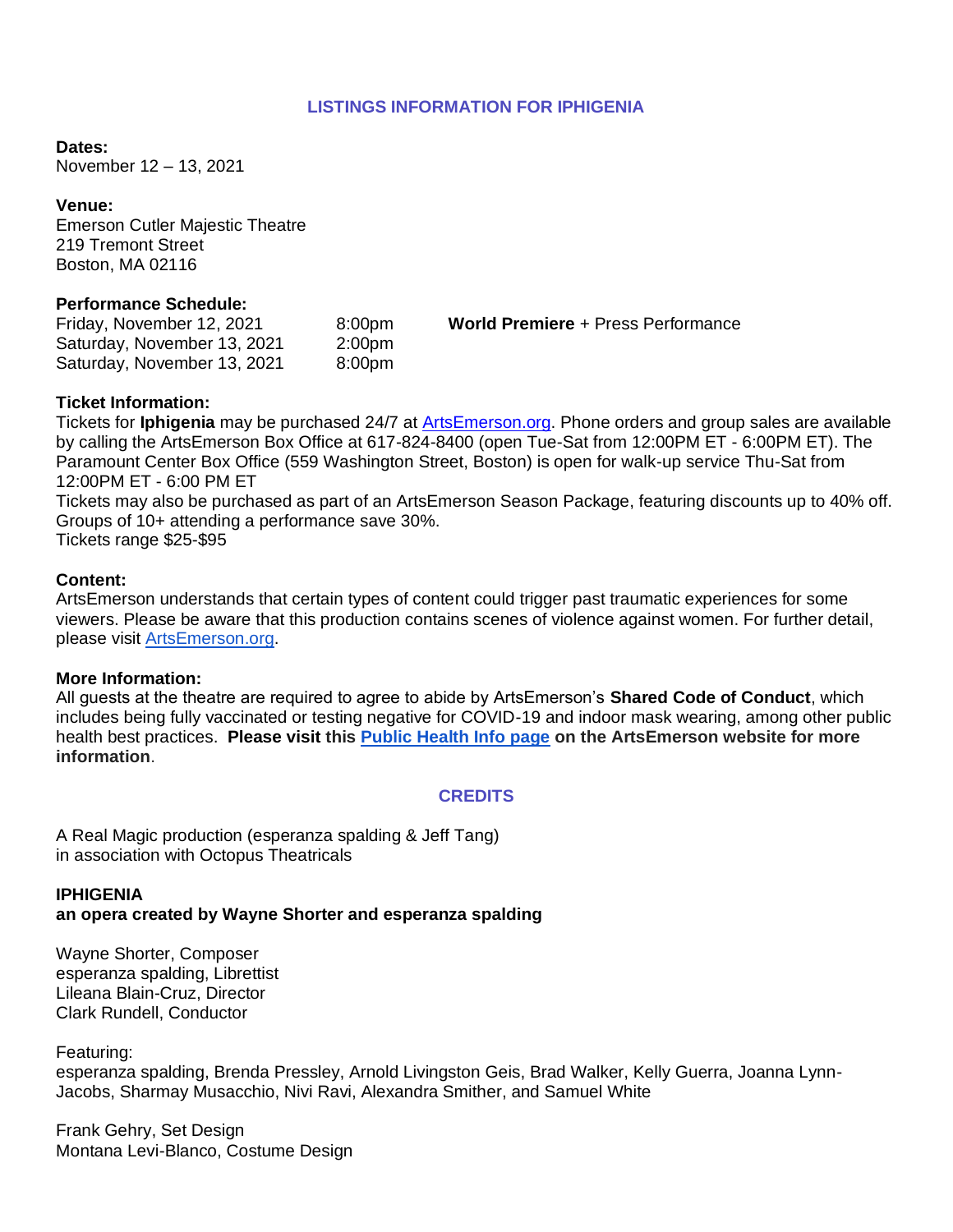Jen Schriever, Lighting Design Mark Grey, Sound Design Cookie Jordan, Hair and Make-up Design

Orchestrations by Wayne Shorter Additional orchestrations and arrangements by Clark Rundell Musical dramaturgy by Phillip Golub and Clark Rundell A cappella vocal arrangements by Caroline Shaw Additional text by Ganavya Doraiswamy, Joy Harjo, and Safiya Sinclair Sunder Ganglani, Dramaturg

Produced by Jeff Tang, Cath Brittan and Mara Isaacs

**Iphigenia** is commissioned by Cal Performances at the University of California, Berkeley; The John F. Kennedy Center for the Performing Arts; The Broad Stage, Santa Monica, CA; ArtsEmerson Boston, MA; Mass MoCA, North Adams, MA and Carolina Performing Arts.

Generous support for **Iphigenia** is provided by the Ford Foundation, The Andrew W. Mellon Foundation, the Doris Duke Charitable Foundation, the New England Foundation for the Arts' National Theater Project, Alexander Leff, Thomas M. Neff, the Stavros Niarchos Foundation, New Music USA, and everyone who gave to the **Iphigenia** crowdfunding campaign.

# **ARTIST BIOGRAPHIES**

#### **Wayne Shorter**

"Generally acknowledged to be jazz's greatest living composer" (New York Times), Wayne Shorter has left an indelible mark on the development of music for the last half-century. He first rose to prominence in the late 1950's as the primary composer for Art Blakey's Jazz Messengers. He next joined the Miles Davis Quintet becoming what that bandleader referred to as the ensemble's "intellectual musical catalyst" before co-founding the pioneering group Weather Report. Since 2001, he has led his own highly acclaimed quartet.

His works have been performed by the Chicago Symphony, Detroit Symphony, Lyon Symphony, National Polish Radio Symphonic Orchestra, Orpheus Chamber Orchestra, Prague Philharmonic and Royal Concertgebouw Orchestra. Acclaimed artists and ensembles as Renée Fleming and the Imani Winds have also performed his works. He has received commissions from the National, St. Louis, and Nashville Symphony Orchestras, the Los Angeles Philharmonic and the La Jolla Music Society. In all, Mr. Shorter has realized over 200 compositions and dozens of these works have become modern standards.

#### **esperanza spalding**

esperanza spalding (also known as irma nejando, or, i.e.) is a being who has grown to recognize love in the abstract and aspirational, and is now fully dedicated to learning how she can serve and embody actualized love through honor for and receptivity to, fellow humans, teachers, and practitioners of various regenerative arts.

bass, piano, composition, performance, voice and lyrics are tools and disciplines she is engaged in deeply to cultivate her own channel for transmitting care and beauty through vibration/sound/presence.

she has written an Opera with Wayne Shorter slated for premier in Fall 2021 // she is currently developing a mockumentary in collaboration with brontë velez and San Francisco Symphony // researching and developing liberation rituals in jazz and black dance // and continuing a lifelong collaboration with practitioners in various fields relating to music, healing and cognition to develop music with enhanced therapeutic potential.

she is presently paid by Harvard University to co-create and learn with students enrolled here, working on developing creative practices that serve the restoration of people and land.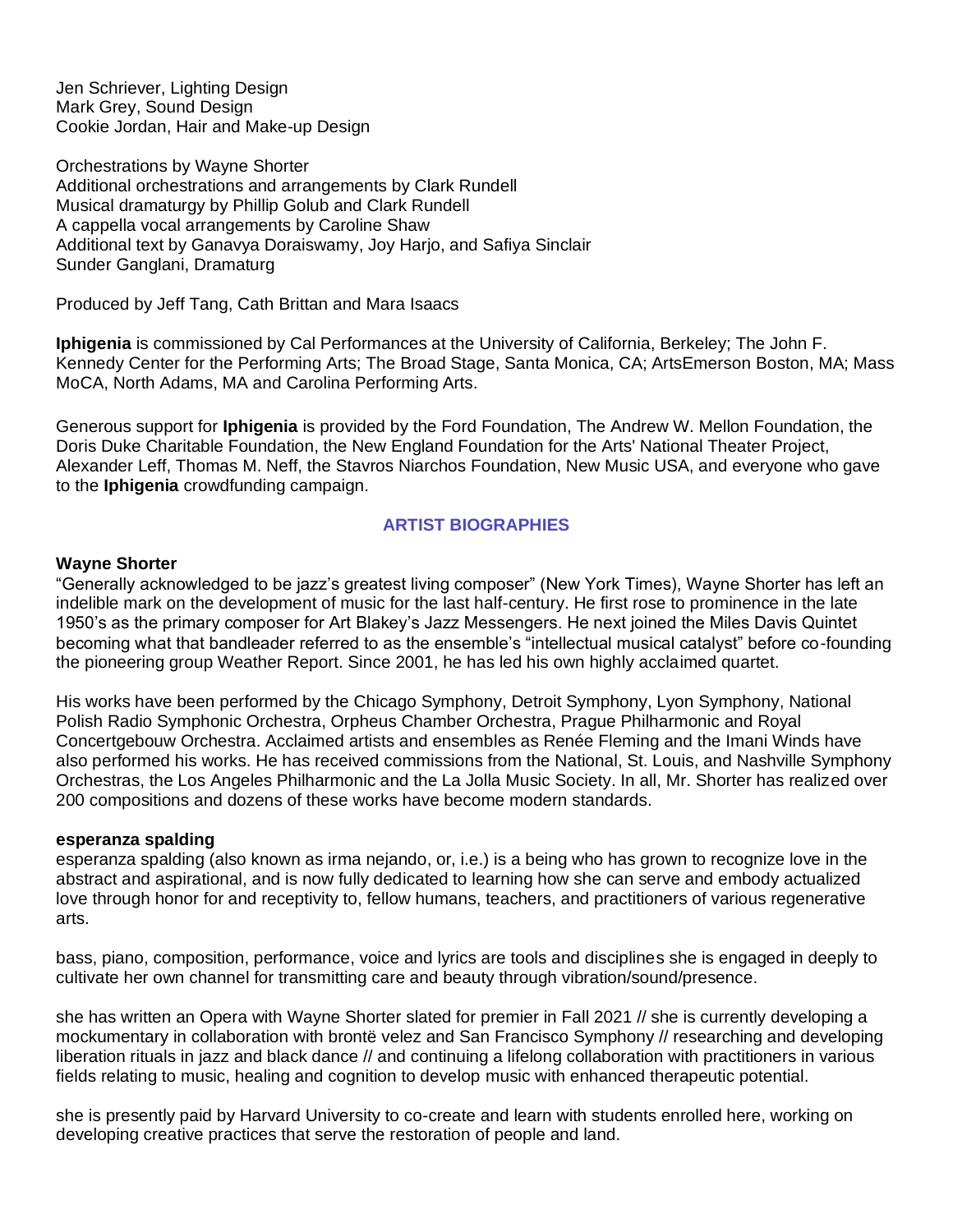#### **Lileana Blain-Cruz**

Lileana Blain- Cruz is a director from New York City and Miami. Recent projects include: Hansel and Gretel (Houston Grand Opera); Afrofemononomy (PSNY); Anatomy of a Suicide (Atlantic Theater Company); Fefu and Her Friends (TFANA); Girls (Yale Repertory Theater); Marys Seacole (LCT3, Obie Award); Faust (Opera Omaha); Fabulation, Or the Reeducation of Undine (Signature Theatre) ; Thunderbodies and Revolt. She Said. Revolt Again (Soho Rep.); The House That Will Not Stand and Red Speedo (New York Theatre Workshop); Water by the Spoonful (Mark Taper Forum/CTG); Pipeline (Lincoln Center); The Death of the Last Black Man in the Whole Entire World (Signature Theatre, Obie Award); Henry IV, Part One and Much Ado About Nothing(Oregon Shakespeare Festival); The Bluest Eye (The Guthrie); War (LCT3/Lincoln Center Theater and Yale Rep.); Salome (JACK); Hollow Roots (the Under the Radar Festival at The Public Theater). Upcoming projects include: Dreaming Zenzile (St. Louis Rep) and The Listeners (Opera Norway). She was recently named a 2018 United States Artists Fellow and a 2020 Lincoln Center Emerging Artist. She is currently the resident director of Lincoln Center Theater. She is a graduate of Princeton and received her MFA in directing from the Yale School of Drama.

# **Clark Rundell**

With a repertoire spanning centuries, continents and styles, Clark Rundell has established himself as a champion of music ranging from the 18th century to the current day, from Jazz to Kora, from Tango to European modernism and from large, multidimensional projects to music of complexity and intricacy. Opera world premieres include James MacMillan's Clemency at Covent Garden, Orlando Gough's Voices & Votes in Bergen, Julian Joseph's Tristan and Isolde in London and Oscar Bettison's The Light of Lesser Days in the **Netherlands** 

Deeply committed to the performance of new music, Clark Rundell has given world premières of works by composers such as Louis Andriessen, Steve Reich, Mark-Anthony Turnage, James MacMillan, Django Bates, Sir Richard Rodney Bennett, Oscar Bettison, Gary Carpenter, Trish Clowes, Tansy Davies, Tim Garland, Adam Gorb, David Horne, Julian Joseph, Steve Mackey, Steve Martland, Brad Mehldau, Martijn Padding, Gwilym Simcock, Wayne Shorter and Julia Wolfe.

As an arranger, he collaborated with Louis Andriessen on two suites from the late Dutch master's operas Rosa (Rosa's Horses) and Writing to Vermeer (Vermeer Pictures). Clark Rundell spent much of his childhood in Bloomington, Minnesota. He studied conducting and trombone at Northwestern University before joining the faculty at the RNCM in Manchester.

# **PRESENTER INFORMATION**

# **ArtsEmerson**

ArtsEmerson is the professional presenting and producing organization at Emerson College, and its mission is to bring people together to experience powerful performances that delight, provoke, and inspire, celebrating both our differences and common humanity. Founded in 2010 by Robert J. Orchard — the year the U.S. Census confirmed there was no single cultural majority in Boston — ArtsEmerson is committed to building a cultural institution that reflects the diversity of our city. Our imaginative and globe-spanning live and virtual performances, films, and conversations invites each of us to be part of a Boston that is more creative, equitable, and connected. ArtsEmerson is led by Executive Director, David Howse. For more information visit [ArtsEmerson.org.](http://artsemerson.org/)

#### **Emerson College**

ArtsEmerson and HowlRound Theatre Commons both operate from within the Emerson College Office of the Arts. Based in Boston, Massachusetts, opposite the historic Boston Common and in the heart of the city's Theatre District, Emerson College educates individuals who will solve problems and change the world through engaged leadership in communication and the arts, a mission informed by liberal learning. The College has 3,700 undergraduates and 1,400 graduate students from across the United States and 50 countries. Supported by state-of-the-art facilities and a renowned faculty, students participate in more than 90 student organizations and performance groups. Emerson is known for its experiential learning programs in Los Angeles, Washington, DC, the Netherlands, London, China, and the Czech Republic as well as its new Global Portals. The College